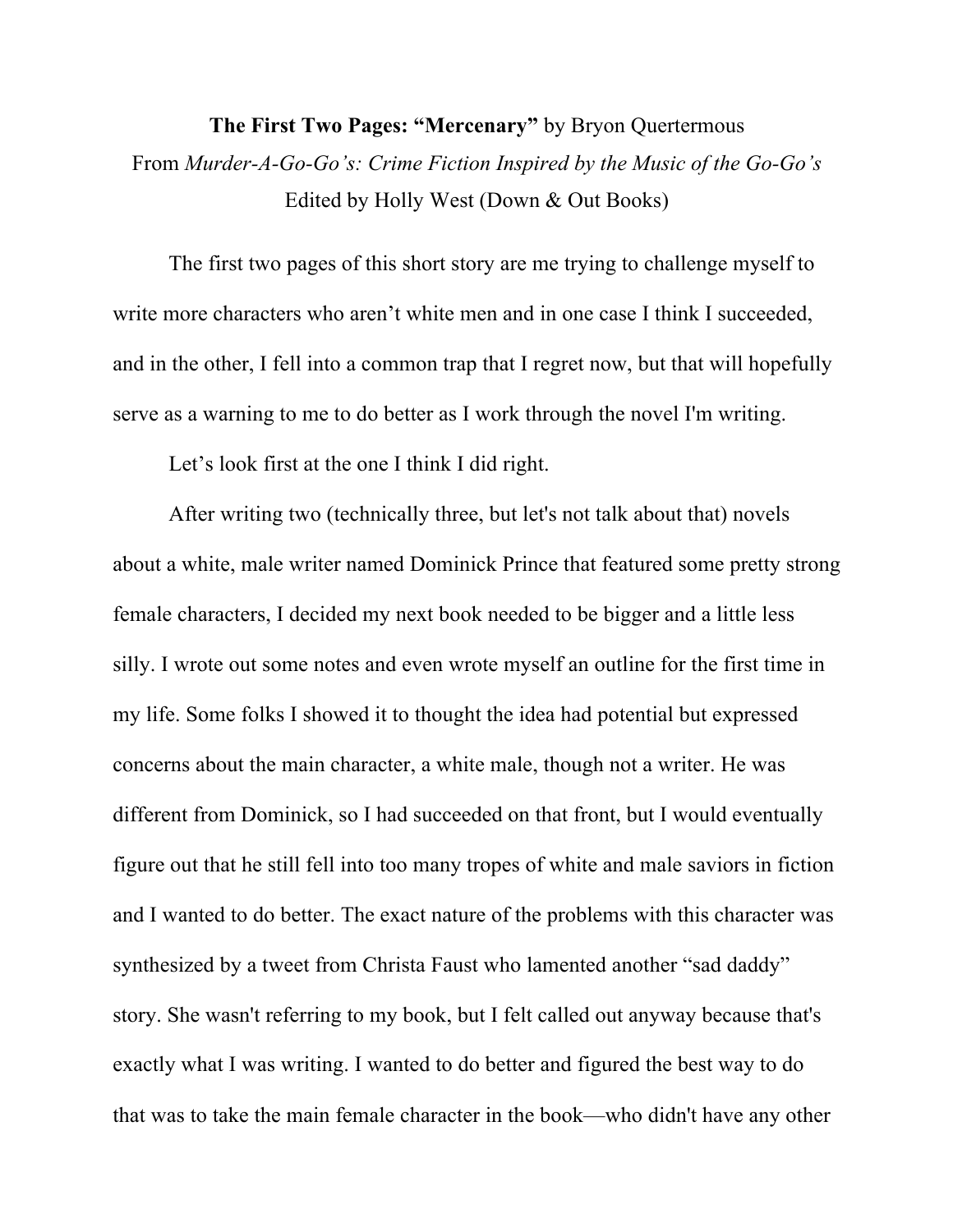real purpose in the story other than to motivate the main character (can you fridge a female character without killing her?)—and dig deeper into her story and elevate her to co-star in the book.

To really do a deep dive into the character of Lodi Meyers, I wanted to do a short story and had this vague idea of using elements from a local story about a woman who was terrified of her ex-husband who was currently in jail but was scheduled for release even though he had made several attempts while in prison to hire someone to kill his ex-wife. It seemed like a good starting point, but nothing in the news stories really jumped out at me as a defining moment or characteristic for Lodi or for her story until I heard an NPR interview with the woman. She mentioned the pathetic efforts local and state law enforcement had made to keep her safe and one of the details slapped me right up in my seat and I knew I had the opening line for the story:

"They asked for my dental records," Lodi Meyers said, holding back tears, "so they can identify my body if he kills me."

I thought that visual of a woman giving her dental records to the state police in case someone tried to kill her cut through the common ways of talking about domestic abuse. In no way do I claim to be making any new strides as a male in a field that women have been working for decades with great success, but from a strictly creative point of view, it seemed distinct enough to me to power this story, and it also immediately gave me the voice of a character I had been struggling to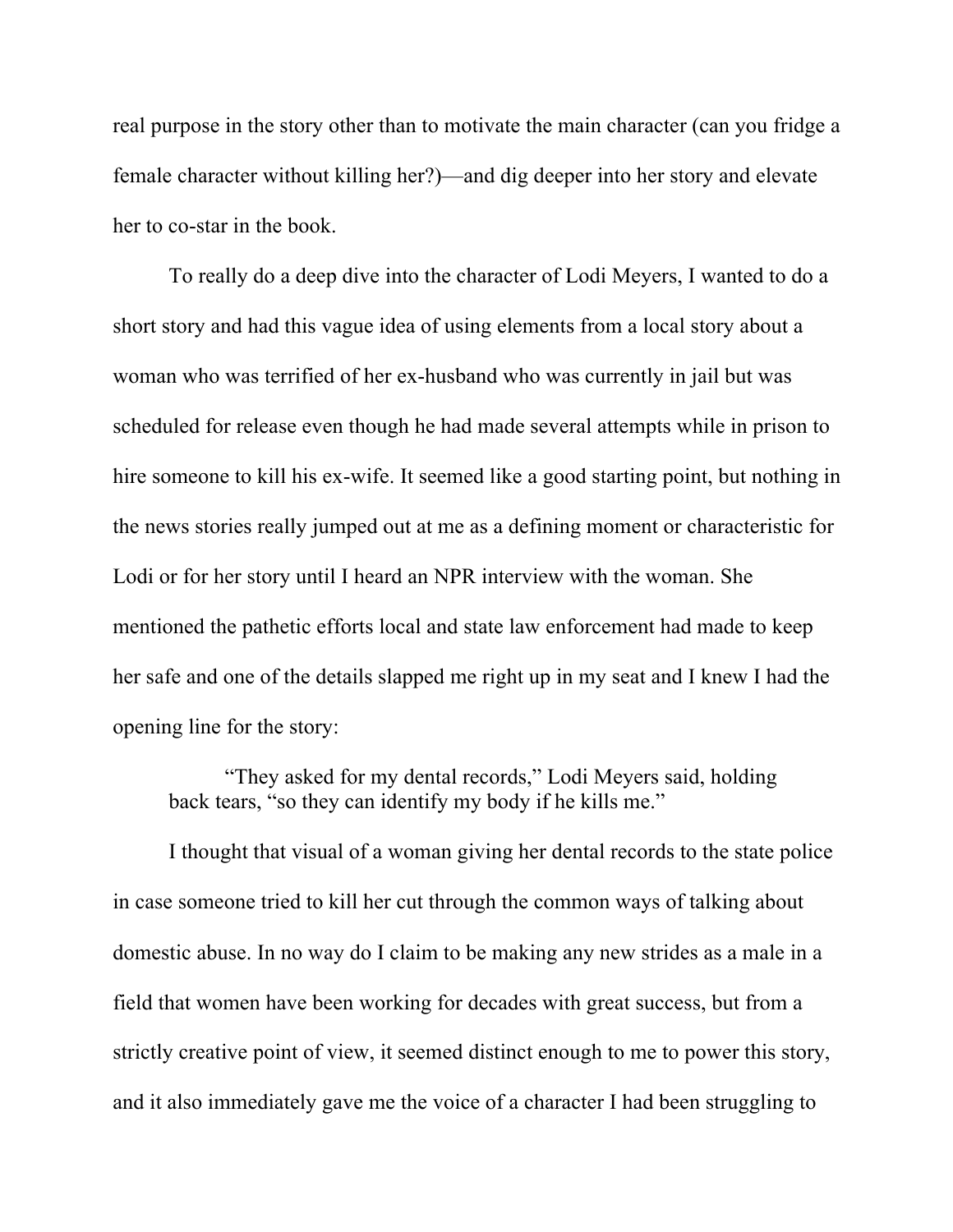define. She says this line through tears, hinting that she might not be a particularly strong character, but paired with her next line, I think it shows a savvy woman who knows what men want to hear when she needs their help, but who can change her story and her character as needed.

"I don't have any other options," she said, the tears giving way to an angry flush across her cheeks. "They're putting together this moronic safety plan for me while insisting there's not enough evidence to keep him in prison."

In two chunks of dialogue I had learned more about this woman than I had through almost a year of planning an outlining. Story: success!

On that front at least. The other thing I'd been trying to do through all of my books was accurately reflect the racial realities of a story set in Detroit. In the book I was working on, I had a black male named Andre Taylor I thought was a great character, and I also thought he had the potential to be a perfect foil for Lodi. I already knew how his lines would go in the story, but I wanted to find a way to make sure people knew he was black right away because I know the tendency for most readers is to assume a character is white unless otherwise noted. Readers, I assumed, would be irritated if it wasn't noted until later in the story, if at all, that a character they had envisioned as white was really black. I didn't want to use context clues that might come off as racist, so I thought a descriptive note as close to the beginning of the story was the best way to handle things.